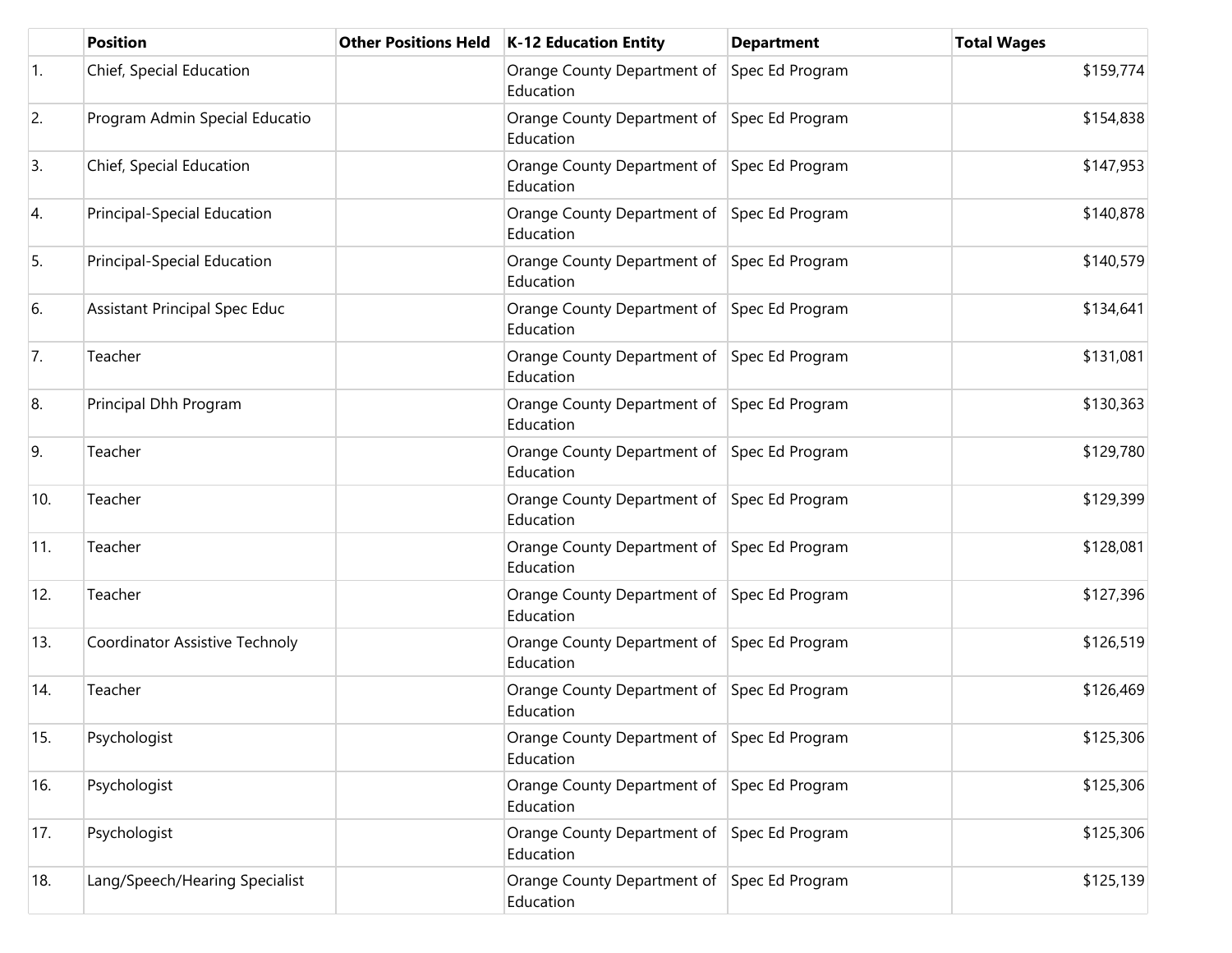| 19. | <b>School Nurse</b>            | Orange County Department of Spec Ed Program<br>Education | \$125,139 |
|-----|--------------------------------|----------------------------------------------------------|-----------|
| 20. | Adapted Pe Teacher             | Orange County Department of Spec Ed Program<br>Education | \$124,839 |
| 21. | Lang/Speech/Hearing Specialist | Orange County Department of Spec Ed Program<br>Education | \$124,839 |
| 22. | Lang/Speech/Hearing Specialist | Orange County Department of Spec Ed Program<br>Education | \$124,839 |
| 23. | Teacher                        | Orange County Department of Spec Ed Program<br>Education | \$124,839 |
| 24. | Psychologist                   | Orange County Department of Spec Ed Program<br>Education | \$121,666 |
| 25. | Lang/Speech/Hearing Specialist | Orange County Department of Spec Ed Program<br>Education | \$120,687 |
| 26. | Teacher                        | Orange County Department of Spec Ed Program<br>Education | \$120,626 |
| 27. | Audiologist                    | Orange County Department of Spec Ed Program<br>Education | \$120,037 |
| 28. | Psychologist                   | Orange County Department of Spec Ed Program<br>Education | \$118,343 |
| 29. | Teacher                        | Orange County Department of Spec Ed Program<br>Education | \$117,695 |
| 30. | Adapted Pe Teacher             | Orange County Department of Spec Ed Program<br>Education | \$117,344 |
| 31. | Audiologist                    | Orange County Department of Spec Ed Program<br>Education | \$116,593 |
| 32. | Adapted Pe Teacher             | Orange County Department of Spec Ed Program<br>Education | \$116,179 |
| 33. | <b>School Nurse</b>            | Orange County Department of Spec Ed Program<br>Education | \$116,179 |
| 34. | Visually Handicapped Teacher   | Orange County Department of Spec Ed Program<br>Education | \$116,179 |
| 35. | Teacher                        | Orange County Department of Spec Ed Program<br>Education | \$115,634 |
| 36. | Teacher                        | Orange County Department of Spec Ed Program<br>Education | \$115,353 |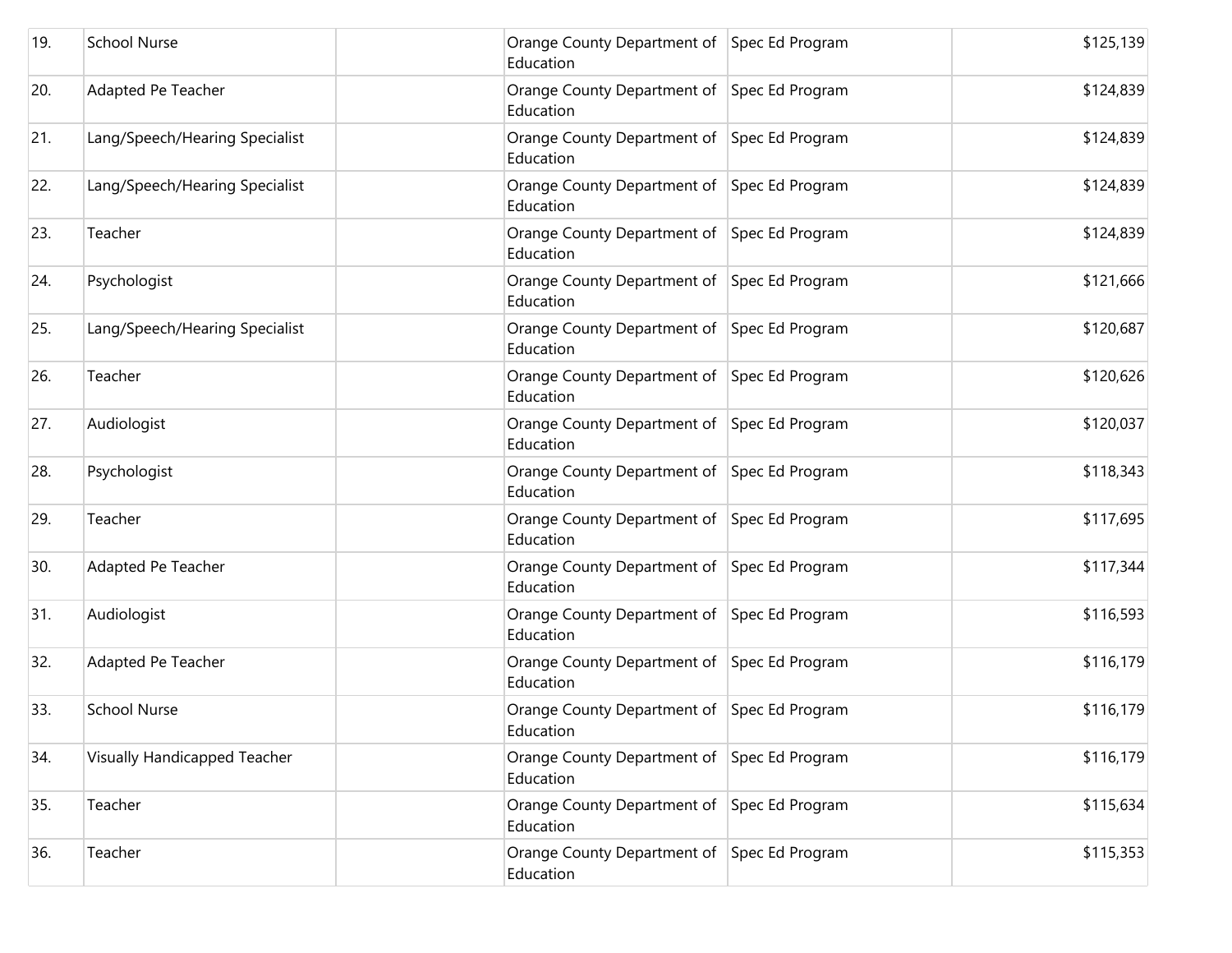| 37. | Teacher                               | Orange County Department of Spec Ed Program<br>Education | \$114,687 |
|-----|---------------------------------------|----------------------------------------------------------|-----------|
| 38. | Teacher                               | Orange County Department of Spec Ed Program<br>Education | \$114,614 |
| 39. | Teacher                               | Orange County Department of Spec Ed Program<br>Education | \$114,435 |
| 40. | Assistant Principal Spec Educ         | Orange County Department of Spec Ed Program<br>Education | \$113,526 |
| 41. | Teacher                               | Orange County Department of Spec Ed Program<br>Education | \$112,831 |
| 42. | Teacher                               | Orange County Department of Spec Ed Program<br>Education | \$112,660 |
| 43. | Teacher                               | Orange County Department of Spec Ed Program<br>Education | \$112,514 |
| 44. | Lang/Speech/Hearing Specialist        | Orange County Department of Spec Ed Program<br>Education | \$110,981 |
| 45. | Teacher                               | Orange County Department of Spec Ed Program<br>Education | \$109,764 |
| 46. | Lang/Speech/Hearing Specialist        | Orange County Department of Spec Ed Program<br>Education | \$108,139 |
| 47. | Teacher                               | Orange County Department of Spec Ed Program<br>Education | \$107,318 |
| 48. | Coordinator Special Education         | Orange County Department of Spec Ed Program<br>Education | \$102,691 |
| 49. | Occupational Therapist                | Orange County Department of Spec Ed Program<br>Education | \$102,655 |
| 50. | Occupational Therapist                | Orange County Department of Spec Ed Program<br>Education | \$99,665  |
| 51. | Physical Therapist                    | Orange County Department of Spec Ed Program<br>Education | \$99,665  |
| 52. | <b>Vocational Education Consultan</b> | Orange County Department of Spec Ed Program<br>Education | \$98,945  |
| 53. | Teacher                               | Orange County Department of Spec Ed Program<br>Education | \$98,418  |
| 54. | Occupational Therapist                | Orange County Department of Spec Ed Program<br>Education | \$94,797  |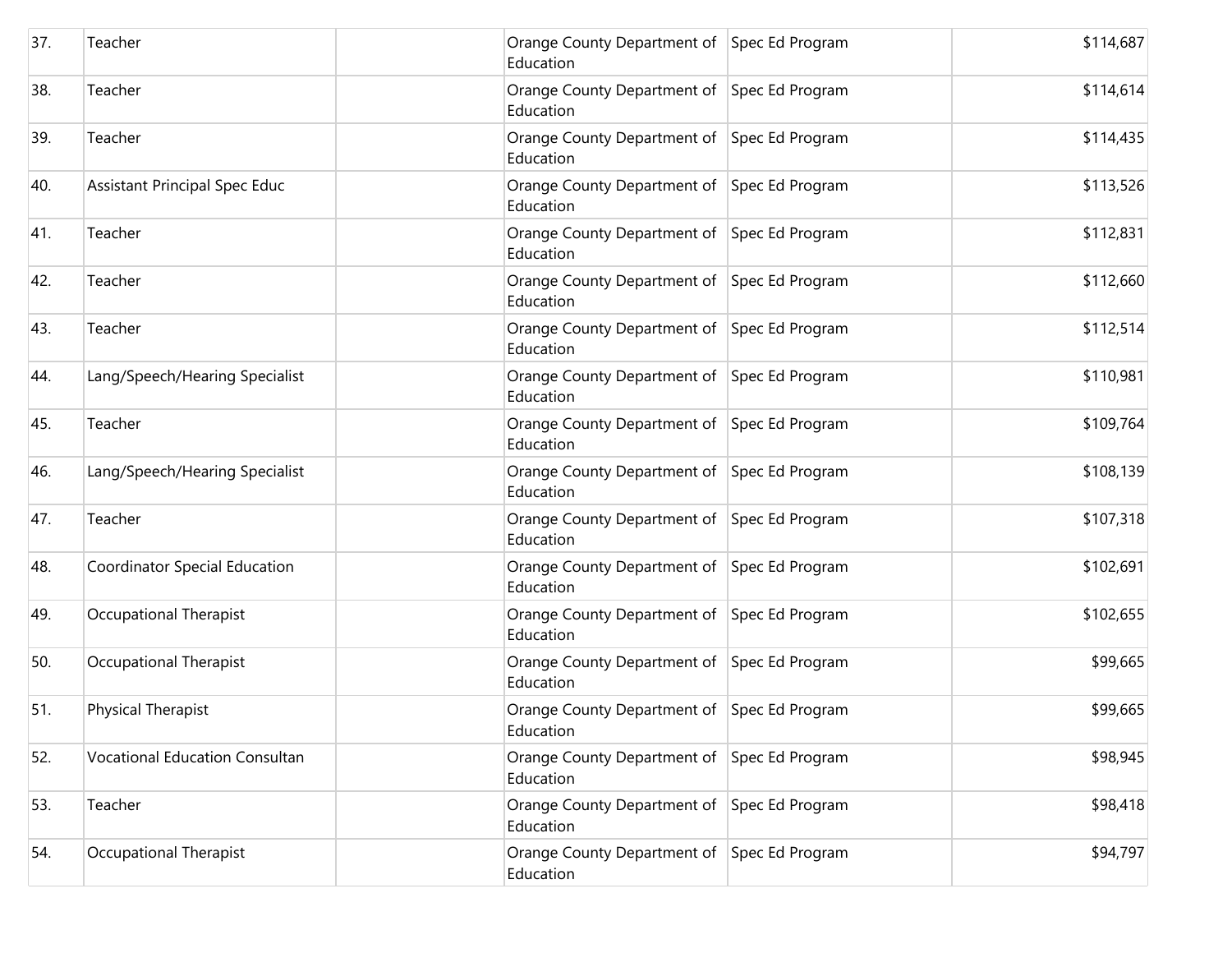| 55. | <b>School Nurse</b>            | Orange County Department of Spec Ed Program<br>Education | \$93,181 |
|-----|--------------------------------|----------------------------------------------------------|----------|
| 56. | Prog Spec Assistive Technology | Orange County Department of Spec Ed Program<br>Education | \$92,899 |
| 57. | Teacher                        | Orange County Department of Spec Ed Program<br>Education | \$88,567 |
| 58. | Occupational Therapist         | Orange County Department of Spec Ed Program<br>Education | \$87,512 |
| 59. | Teacher                        | Orange County Department of Spec Ed Program<br>Education | \$86,040 |
| 60. | Audiologist                    | Orange County Department of Spec Ed Program<br>Education | \$85,298 |
| 61. | <b>Sr Executive Assistant</b>  | Orange County Department of Spec Ed Program<br>Education | \$85,243 |
| 62. | Lang/Speech/Hearing Specialist | Orange County Department of Spec Ed Program<br>Education | \$84,984 |
| 63. | <b>School Nurse</b>            | Orange County Department of Spec Ed Program<br>Education | \$79,134 |
| 64. | Teacher                        | Orange County Department of Spec Ed Program<br>Education | \$77,057 |
| 65. | Teacher                        | Orange County Department of Spec Ed Program<br>Education | \$76,465 |
| 66. | Teacher                        | Orange County Department of Spec Ed Program<br>Education | \$75,570 |
| 67. | Teacher                        | Orange County Department of Spec Ed Program<br>Education | \$75,554 |
| 68. | Educ Interpreter For The Deaf  | Orange County Department of Spec Ed Program<br>Education | \$75,154 |
| 69. | Teacher                        | Orange County Department of Spec Ed Program<br>Education | \$74,076 |
| 70. | Teacher                        | Orange County Department of Spec Ed Program<br>Education | \$74,058 |
| 71. | Educ Interpreter For The Deaf  | Orange County Department of Spec Ed Program<br>Education | \$73,801 |
| 72. | Teacher                        | Orange County Department of Spec Ed Program<br>Education | \$73,788 |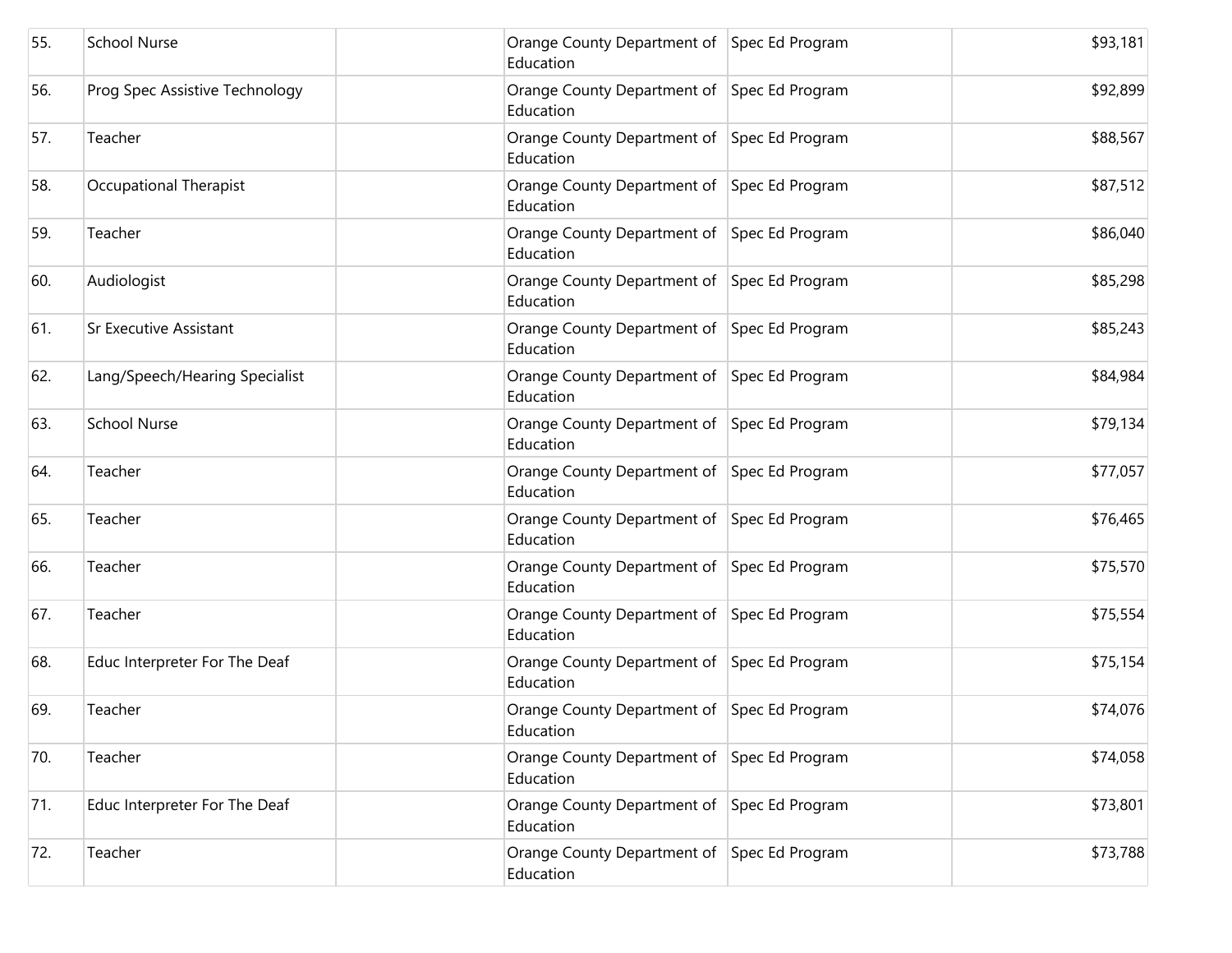| 73. | Teacher                               | Orange County Department of Spec Ed Program<br>Education | \$73,645 |
|-----|---------------------------------------|----------------------------------------------------------|----------|
| 74. | Teacher                               | Orange County Department of Spec Ed Program<br>Education | \$73,375 |
| 75. | Adapted Pe Teacher                    | Orange County Department of Spec Ed Program<br>Education | \$73,290 |
| 76. | <b>Orientation Mobility Specialis</b> | Orange County Department of Spec Ed Program<br>Education | \$72,823 |
| 77. | Teacher                               | Orange County Department of Spec Ed Program<br>Education | \$72,823 |
| 78. | Teacher                               | Orange County Department of Spec Ed Program<br>Education | \$71,995 |
| 79. | Lang/Speech/Hearing Specialist        | Orange County Department of Spec Ed Program<br>Education | \$70,261 |
| 80. | Educ Interpreter For The Deaf         | Orange County Department of Spec Ed Program<br>Education | \$70,060 |
| 81. | Sub Interpreter                       | Orange County Department of Spec Ed Program<br>Education | \$70,056 |
| 82. | Lang/Speech/Hearing Specialist        | Orange County Department of Spec Ed Program<br>Education | \$69,528 |
| 83. | Teacher                               | Orange County Department of Spec Ed Program<br>Education | \$69,521 |
| 84. | Counselor                             | Orange County Department of Spec Ed Program<br>Education | \$69,424 |
| 85. | Teacher                               | Orange County Department of Spec Ed Program<br>Education | \$67,908 |
| 86. | Audiologist                           | Orange County Department of Spec Ed Program<br>Education | \$67,795 |
| 87. | Teacher                               | Orange County Department of Spec Ed Program<br>Education | \$67,771 |
| 88. | Teacher                               | Orange County Department of Spec Ed Program<br>Education | \$67,291 |
| 89. | Teacher                               | Orange County Department of Spec Ed Program<br>Education | \$66,420 |
| 90. | Educ Interpreter For The Deaf         | Orange County Department of Spec Ed Program<br>Education | \$66,335 |